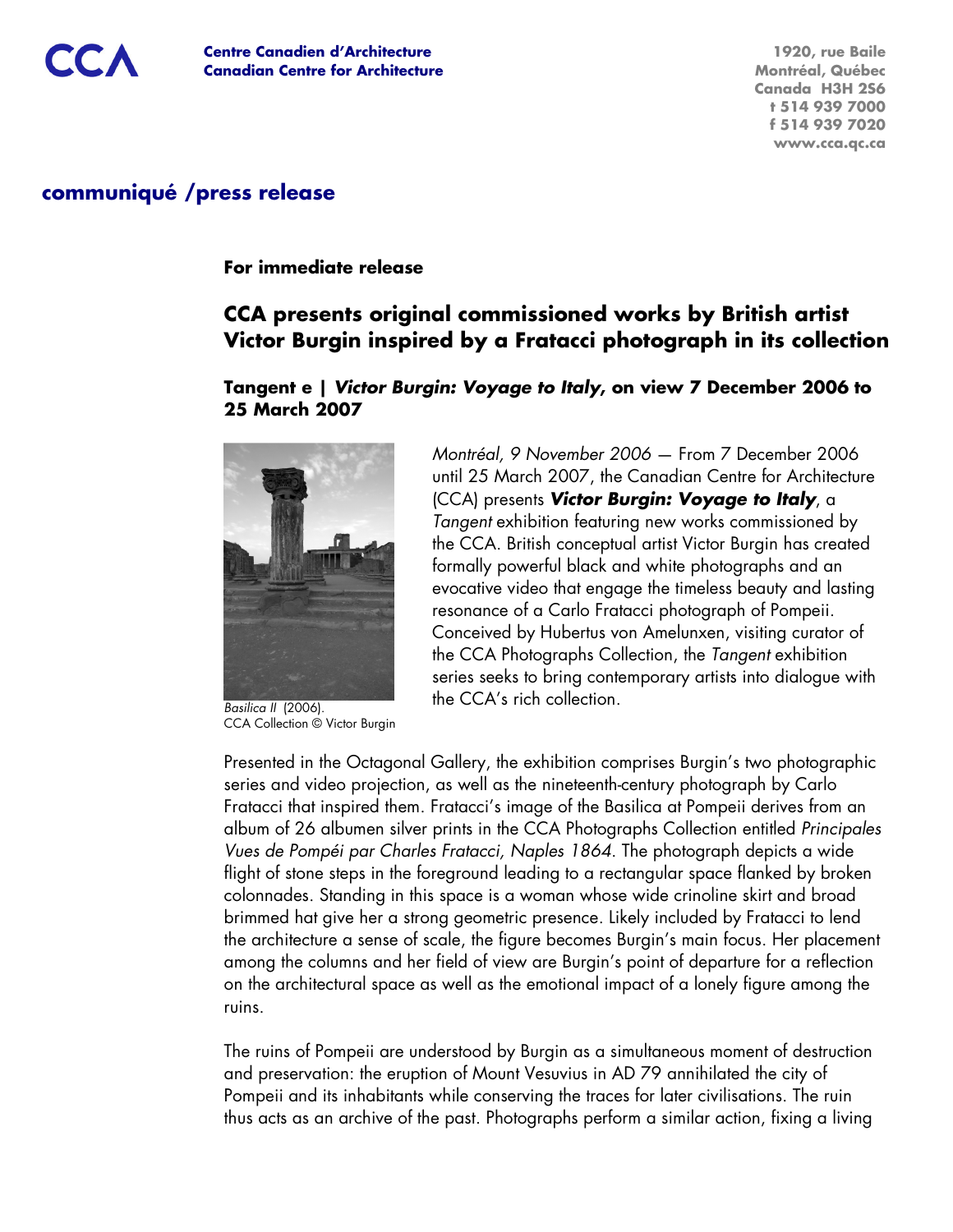presence into a still image while capable of recalling a life long since ended. As Burgin writes, "every photograph is the trace of a previous state of the world, a vestige of how things were. The sum of all photographs is the ruin of the world."

Burgin is the third artist to participate in the Tangent series, following German photographer Dieter Appelt (2005) and Canadian artist Alain Paiement (2003). The concluding Tangent exhibition, to be presented in autumn 2007, will feature Japanese photographer Naoya Hatakeyama.

#### ABOUT THE EXHIBITION

A reflection on architecture and loss, on archives and ruins, Victor Burgin: Voyage to Italy is composed of three works created in 2006: Voyage to Italy, a single screen digital video projection with sound, and two series of black and white photographs accompanied by text, Basilica <sup>I</sup> and Basilica II. The Fratacci album, open to the image selected by Burgin, is on view at the entrance to the Octagonal Gallery. Burgin's photographic and textual essays are displayed in superposed horizontal rows within the gallery, while a separate space is created for the video projection.

Basilica <sup>I</sup> consists of 24 photographs and one text. Burgin photographed the 12 columns on each long side of the nave of the Basilica at Pompeii. The base of a broken Corinthian column dominates the foreground in each image, while the outer walls of the building are visible beyond. Variations in the background convey the photographer's movement from column to column, and a sense of the physical space of the excavated Basilica emerges. Basilica II features 17 photographs of the same site, taken at a greater distance. In the text portion of both series, a solitary figure is described as standing among the columns, and her depiction matches that of the woman from the Fratacci image. The video installation Voyage to Italy adds a melancholic narrative component to the overtly formal photographs. Burgin reworks still images to create virtual camera movements that glide in a slow, seamless panoramic journey around the site while a voiceover describes an alienated couple's visit to Pompeii.

#### ABOUT VICTOR BURGIN

Over the past thirty-five years Victor Burgin has been highly influential both as an artist and as a theorist of the still and moving image. Burgin first came to prominence in the late 1960s as one of the originators of Conceptual Art. He participated in the exhibition British Painting, British Pavilion, at Expo 67 in Montréal. Initially working mainly in photography he turned to digital video when the technology became available in the early 1990s. Burgin is Professor Emeritus of History of Consciousness at the University of California, Santa Cruz. His academic books include The Remembered Film (2004),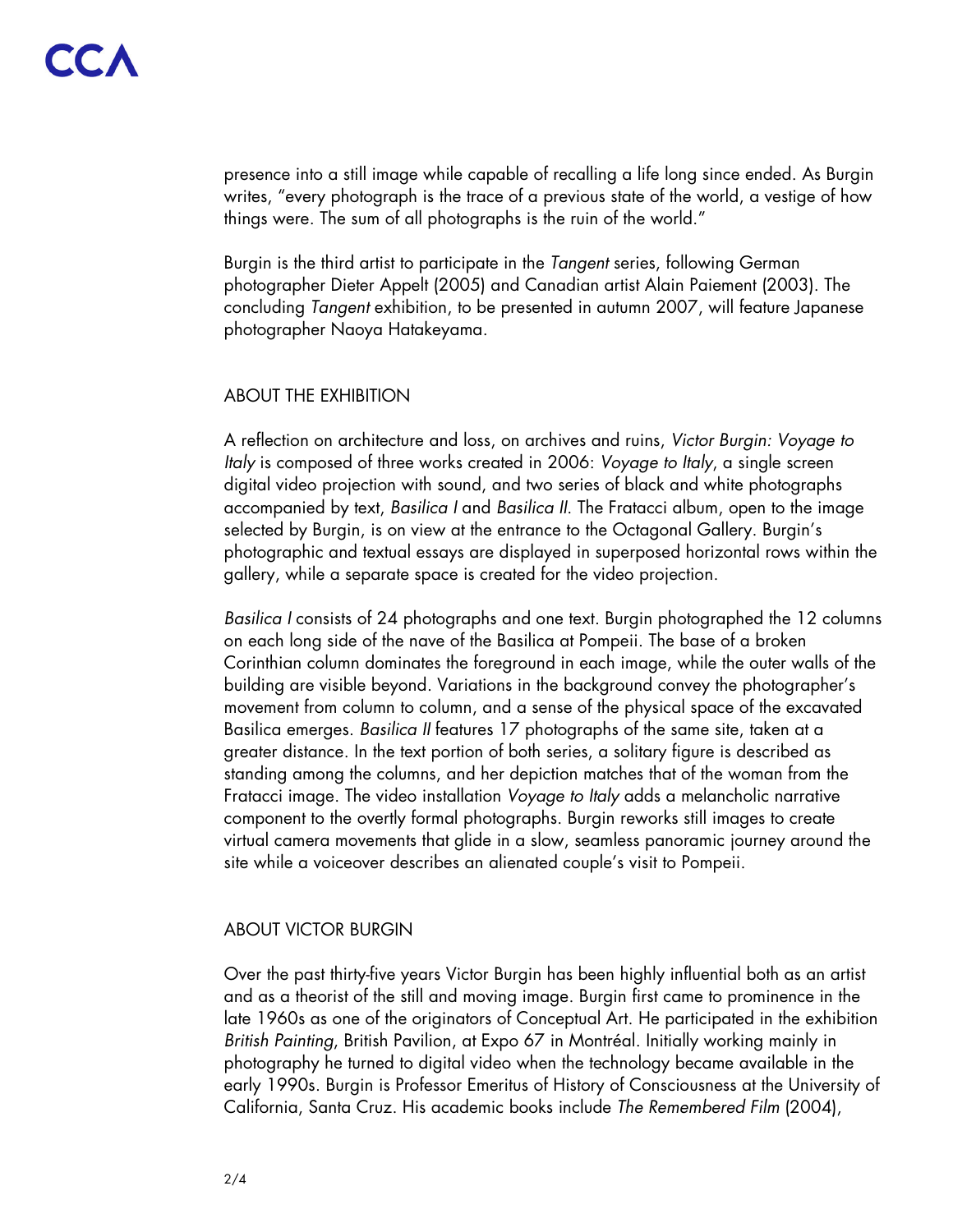In/Different Spaces: Place and Memory in Visual Culture (1996), Some Cities (1986), The End of Art Theory: Criticism and Postmodernity (1986), and Thinking Photography (1982). The many monographs of his visual work include Relocating (2002), Victor Burgin (2001), Shadowed (2000), and Between (1986). Burgin's photographic and video work is represented in such public collections as Museum of Modern Art, New York; Corcoran Gallery, Washington DC; Museum of Contemporary Art, Los Angeles; Los Angeles County Museum of Art; The Walker Art Center, Minneapolis; The Tate Gallery, London; The Victoria and Albert Museum, London; and the Centre Georges Pompidou, Paris.

#### RELATED PROGRAM: ARTIST IN CONVERSATION

On the opening day of the exhibition, the CCA will host a conversation between Victor Burgin and Hubertus von Amelunxen on the formal and conceptual framework and the implications of Voyage to Italy. The free event will be held in the Paul Desmarais Theatre on **Thursday**, **7 December** at **6 pm**.

## EXHIBITION CATALOGUE

A catalogue accompanies the exhibition, published by Hatje Cantz (Ostfildern, Germany), and co-edited by Hubertus von Amelunxen and Thomas Zander. Burgin's photographic and video reflections on Pompeii are richly reproduced in duotone and accompanied by essays by the artist and curator. The volume is available at the CCA Bookstore at a cost of \$46.95 (CAD).

Victor Burgin: Voyage to Italy is presented at Galerie Thomas Zander, Cologne, from 19 September to 23 November 2006.

## ABOUT THE CCA TANGENT SERIES

The Tangent exhibition series was conceived to engage artists in reflection on the relationship between photography and architecture, beginning with a body of photographs from the CCA's collection selected by Hubertus von Amelunxen. The commissioned works enter the CCA collection.

The Carlo Fratacci album that inspired Burgin is one of many remarkable works in the CCA's extensive holdings of Italian nineteenth-century photography. The contents of the collection include images of the classical monuments and ancient ruins of Rome, surveys of villas and gardens, and major works on such cities as Venice, Pompeii, Naples, and Florence.